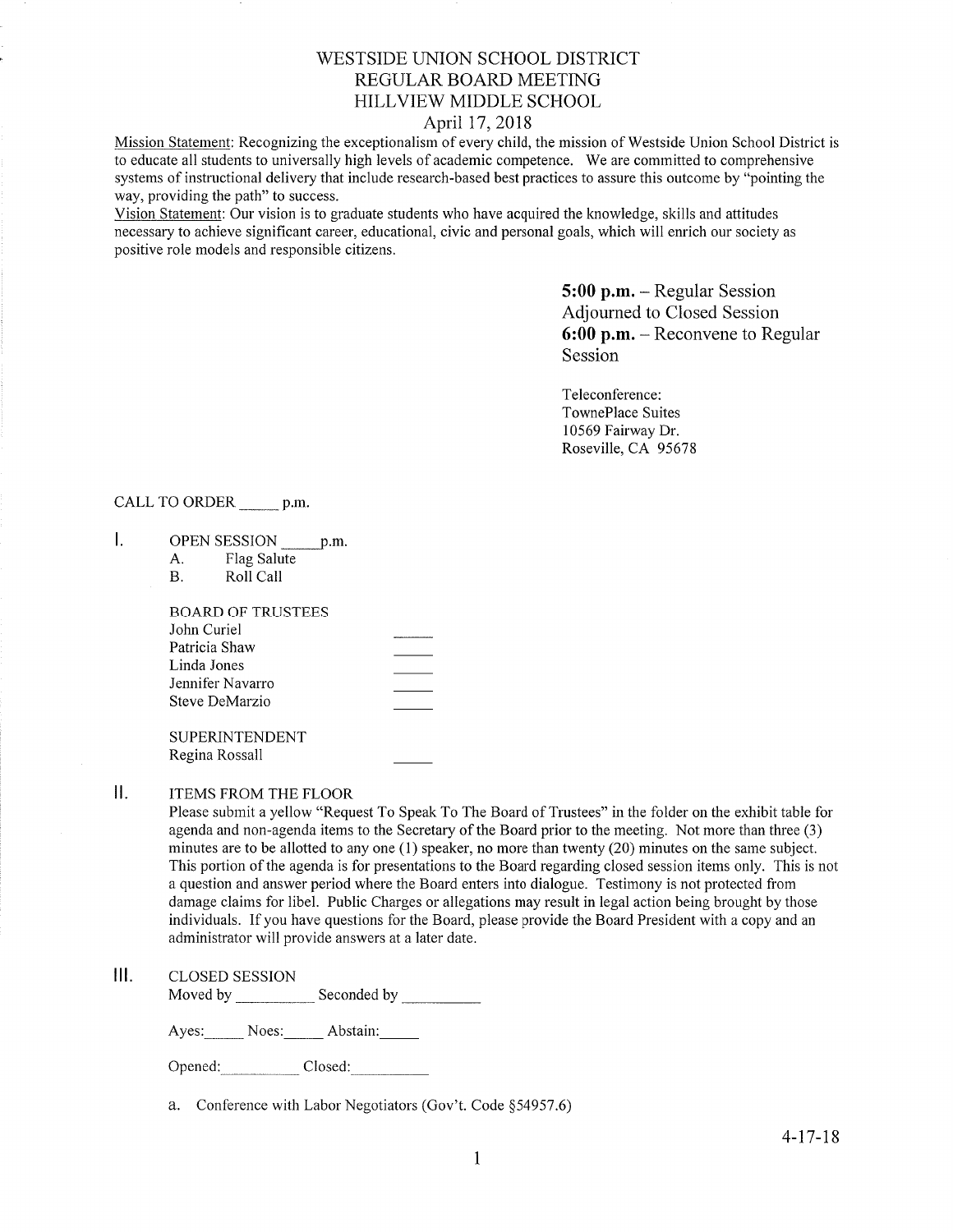- b. Existing/Anticipated/Pending Litigation (Gov't Code §54956.9)<br>1 Claim
- c. Conference with Real Property Negotiator
- d. Public Employee Discipline/Dismissal/Release/Appointment (Gov't Code \$54957)
- e. Pupil Personnel (Ed Code 35146 and 48918) I Case
- $IV.$ RECONVENE TO OPEN SESSION AT p.m.

#### V. REPORT OF CLOSED SESSION ACTION

#### VI PRESENTATIONS

- A. Linda Chesnutt Dancing Feet B. Volunteers
- - Site
	- . Citizens' Oversight Committee
	- PTA/PTO/PTSA Presidents
	- SSC Presidents
	- WAVE Representatives
	- Trustees

#### HEAzuNG SESSION/STAFF REPORTS vil

- A. Board Comments
- **B.** Staff Reports
	- 1. Assistant Superintendent Administrative Services
	- 2. Assistant Superintendent Educational Services
	- 3. Deputy Superintendent 4. Superintendent
	-

#### PERSONAL APPEARANCES VIII.

- A. Westside Union Teachers Association Representatives
- B. California School Employees Association Representatives C. Parent Teacher Association Representatives
- 
- D. West Antelope Valley Educational Foundation Representatives

#### ITEMS FROM THE FLOOR IX.

Please submit a yellow "Request To Speak To The Board of Trustees" in the folder on the exhibit table for agenda and non-agenda items to the Secretary of the Board prior to the meeting. Not more than three (3) minutes are to be allotted to any one (1) speaker, no more than twenty (20) minutes on the same subject. This is not a question and answer period where the Board enters into dialogue. Testimony is not protected from damage claims for libel. Public Charges or allegations may result in legal action being brought by those individuals. If you have questions for the Board, please provide the Board President with a copy and an administrator will provide answers at alater date.

PUBLIC HEARING None X.

## XI. BUSINESS SESSION

A. Organizational/Governance Goal # Goal # Goal # Goal # Goal # Goal # Goal # Goal # Goal # Goal # Goal # Goal # Goal # Goal # Goal # Goal # Goal # Goal # Goal # Goal # Goal # Goal # Goal # Goal # Goal # Goal # Goal # Goal

Moved by \_\_\_\_\_\_\_\_\_\_\_\_\_\_ Seconded by \_\_\_\_\_\_\_\_\_\_\_\_

Item <sup>I</sup>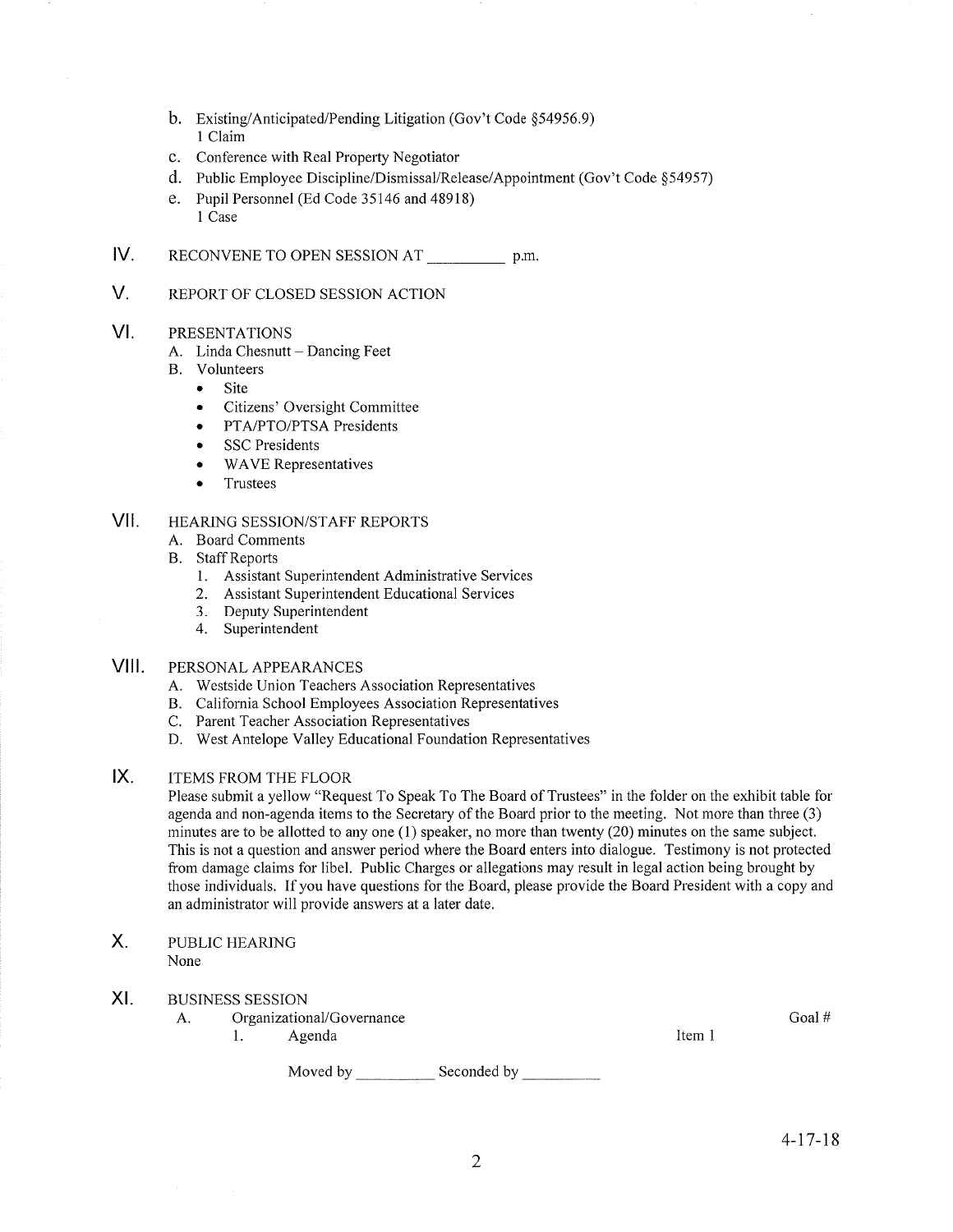To approve the Agenda of the Regular Meeting of April 17,2018

Ayes: Noes: Abstain:

Actions proposed for the Consent Calendar, are items with adopted policies and approved practices of the District and are deemed routine in nature. They will be acted upon in one motion, without discussions, unless members of the Board request an item's removal. The item will then be removed from the motion to approve and after the approval of the consent agenda the item(s) will be heard.

3.

B.

2. Consent a. Minutes of the Regular Meeting on April 3,2078 b. Overnight Field Trip c. Gifts to the District d. FundraisingAuthorizations e. Personnel Report f. Purchase Orders C. Consultant/Contract Schedule h. Conference/Workshop Schedule Moved by Seconded by Approval of the Consent Items as presented Ayes: Noes: Abstain: Resolution 18-47, National Volunteer Week and Proclamation Moved bv Seconded by Approval of Resolution 18-47, National Volunteer Week and Proclamation Ayes: Noes: Abstain: 4. Discussion Item • Governance a. Board Self Evaluation Educational Services 5. Revised Board Policies and Administrative Regulations . BP/AR 0000, Vision • E 0420.41, Charter School Oversight • BP/AR 1312.3, Uniform Complaint Procedures . BP/AR 5022, Student and Family Privacy Rights • BP/E 5145.6, Parental Notifications BP 6162.5, Student Assessment Item <sup>3</sup> Item <sup>5</sup>

- BP/E 6161.1, Selection and Evaluation of Instructional Materials
- BP/AR 6171, Title I Programs

Item 4

Items 2a -2h

Goal #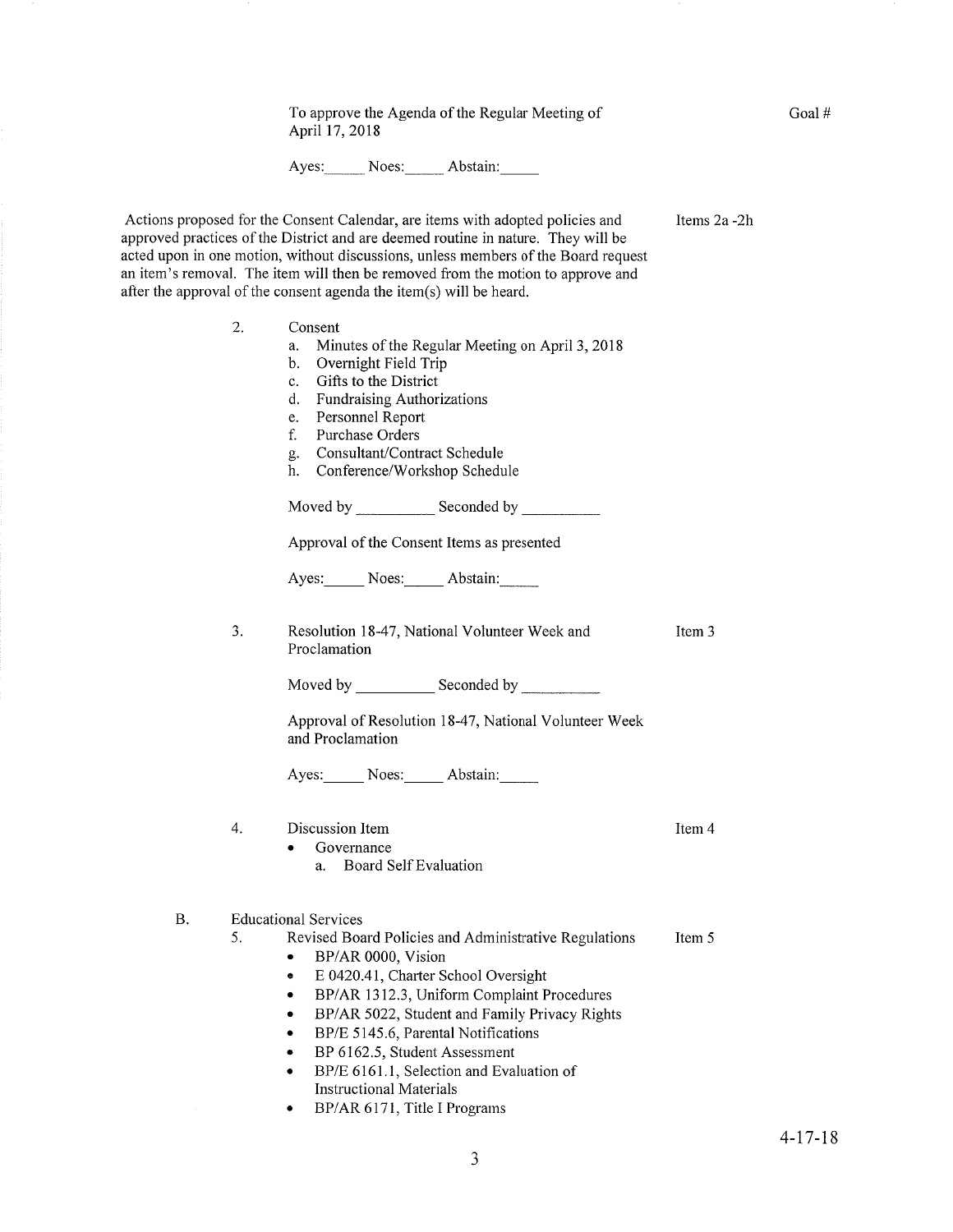| Moved by |  | Seconded by |  |  |
|----------|--|-------------|--|--|
|----------|--|-------------|--|--|

Goal #

Item 7

Approval of the second and final reading of the revised Board Policies and Administrative Regulations

Ayes: Noes: Abstain:

 $\mathbf C.$ Personnel

> 6. Memorandums of Understanding between Westside Union Item 6 School District and Westside Union Teachers Association (WUTA):

- 18-04 Extended School Year (ESY)  $\bullet$
- 18-05 Google Educator Level I Certification  $\bullet$

Approval of Memorandums of Understanding 18-04 and 18-05, between Westside Union School District and Westside Union Teachers Association (WUTA)

Ayes: Noes: Abstain:

7. Variable Term Waiver

Approval of the Variable Term Waiver

Ayes: Noes: Abstain:

- D. **Business** 8.
	-
- Extend Baked Goods Contract with Flowers Baking Item 7 Company

Approval to extend Baked Goods Contract with Flowers **Baking Company** 

Ayes: Noes: Abstain:

| 9. | Board Policies and Administrative Regulation | Item 8 |
|----|----------------------------------------------|--------|
|    | BP 3515.7, Firearms on School Grounds        |        |

BP/AR 3517, Facilities Inspection  $\bullet$ 

Moved by Seconded by

Approval of the second and final reading of the revised and deleted Board Policies and Administrative Regulation

Ayes: Noes: Abstain: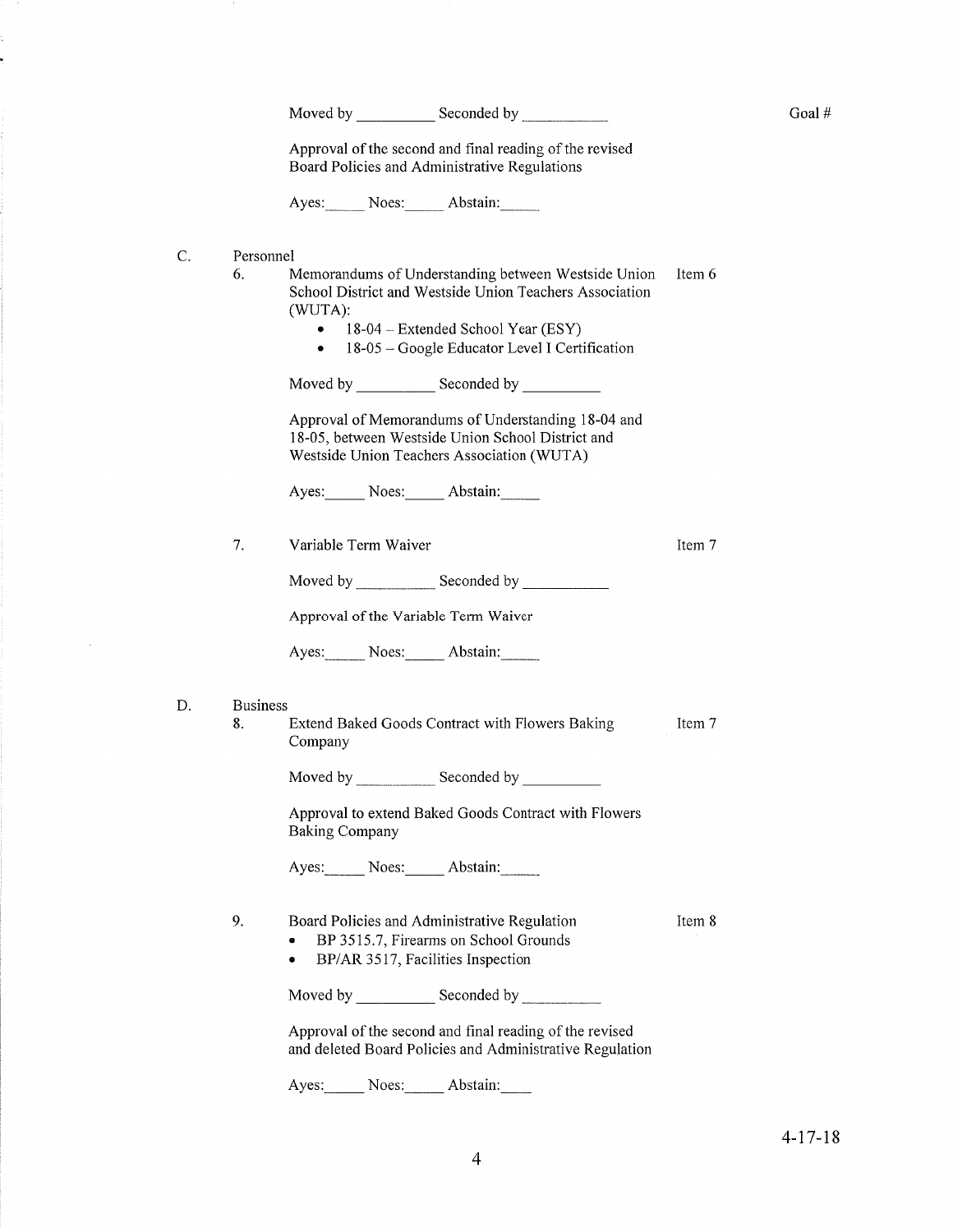|      | 10.                        | Microwave Relay Agreement for Neenach Access                                                                                                                                                                                  | Item 9  | Goal# |
|------|----------------------------|-------------------------------------------------------------------------------------------------------------------------------------------------------------------------------------------------------------------------------|---------|-------|
|      |                            | Moved by Seconded by Seconded by                                                                                                                                                                                              |         |       |
|      |                            | Approval of the Microwave Relay Agreement for Neenach<br>Access                                                                                                                                                               |         |       |
|      |                            | Ayes: Noes: Abstain:                                                                                                                                                                                                          |         |       |
|      | 11.                        | Cottonwood Change Order #2 with Bruns Belmont                                                                                                                                                                                 | Item 10 | 4A    |
|      |                            | Moved by Seconded by Seconded by Seconded by Seconded by Seconded by Seconded by Seconded by Seconded by Seconded by Seconded by Seconded by Seconded by Seconded by Seconded by Seconded by Seconded by Seconded by Seconded |         |       |
|      |                            | Approval of the Cottonwood Change Order #2 with Bruns<br>Belmont                                                                                                                                                              |         |       |
|      |                            | Ayes: Noes: Abstain:                                                                                                                                                                                                          |         |       |
| XII. | <b>INFORMATION SESSION</b> | A. Items From The Floor – Continued                                                                                                                                                                                           |         |       |

- B. Dates to Remember:
	- 1. Regular Meeting on May 1,2018
- 2. Regular Meeting on May 15, 2018<br>C. Board Comments Continued
- 
- XIII. NEW BUSINESS Future Board Meeting Items
- XIV. CLOSED SESSION - Continued
- XV. RECONVENE TO OPEN SESSION at p.m.
- XVI. REPORT OF CLOSED SESSION ACTION

## XVII. ADJOURNMENT

There being no further business to come before the Board, the regular meeting of April 17, 2018, is adjourned at p.m. by the Board President.

In compliance with the Americans with Disabilities Act, if you need special assistance to access the Board meeting room or to otherwise participate at this meeting, including auxiliary aids or services, please contact Tonya Williams at (661) 722-0716. Notification at least 48 hours prior to the meeting will enable the District to make reasonable arrangements to ensure accessibility to the Board meeting room.

Any writings or documents that are public records and are provided to a majority of the governing board regarding an open session item on this agenda will be made available for public inspection on the District Web Site, www.westside.kl2.ca.us or in the District Office located at 41914 50<sup>th</sup> St. West, Quartz Hill, CA 93536 during normal business hours  $(8:00 a.m. - 4:00 p.m.).$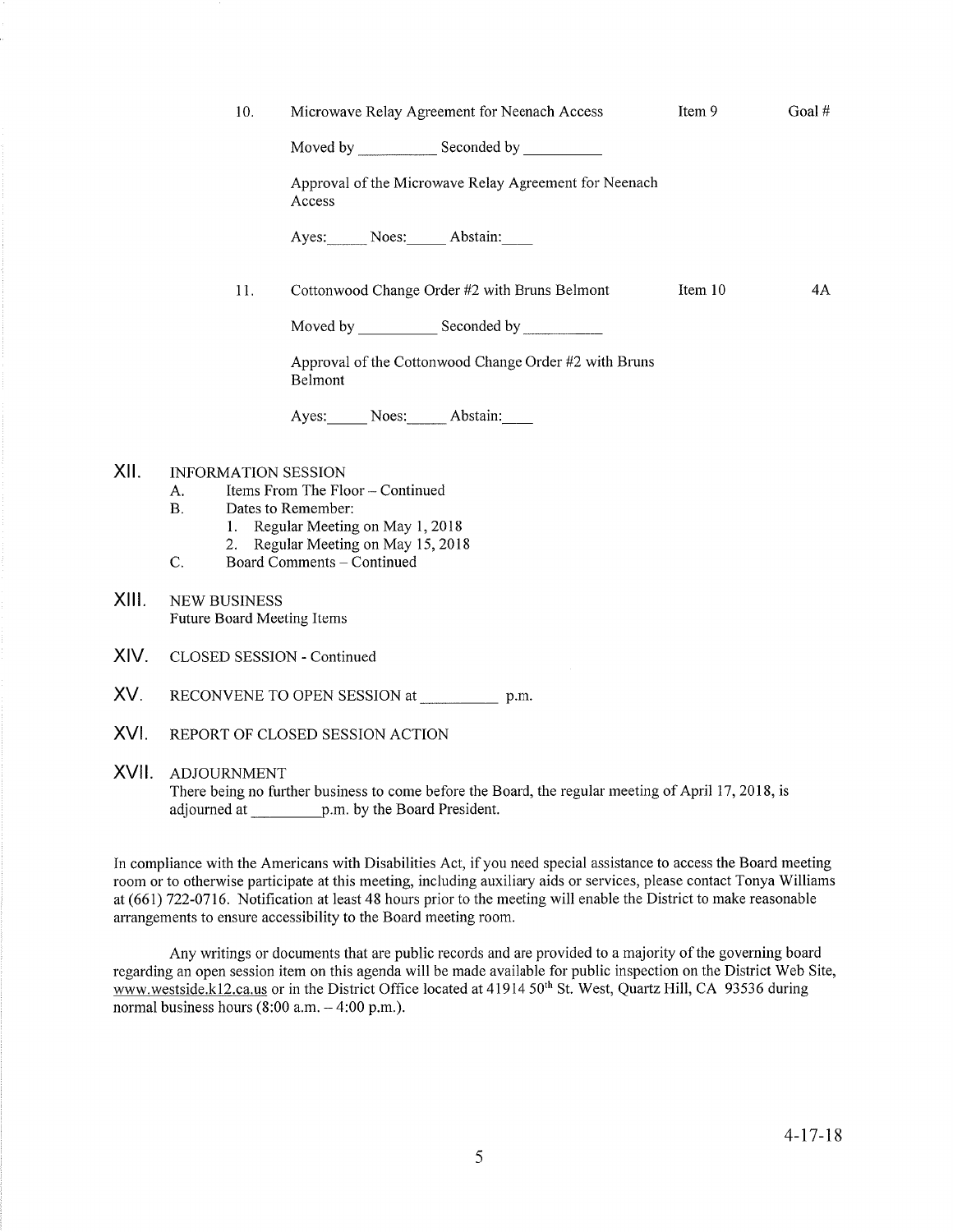# **Core Beliefs and Board Goals** 2017-2018

# The District uses data to create a learning-oriented culture for both staff and students which defines success in terms of improvement and progress.

#### WE BELIEVE THAT OUR TEACHERS AND STAFF ARE OUR MOST VALUABLE ASSETS 1. **AND RESOURCES**

WE OPERATE WITH TRANSPARENCY, TRUST AND INTEGRITY, GOVERNING IN A  $\overline{2}$ . DIGNIFIED, PROFESSIONAL MANNER, TREATING EVERYONE WITH CIVILITY AND **RESPECT** 

#### $3.$ WE ARE ABSOLUTELY COMMITTED TO PROVIDING A SAFE, DISTINGUISHED AND ENGAGING LEARNING ENVIRONMENT THAT ENSURES ALL STUDENTS LEARN TO **THEIR HIGHEST POTENTIAL**

- A. Build the capacity of board and district staff in developing and monitoring data related to જે goals and priorities specifically in the area of cultural responsiveness and educational equity
- B. A key concern and priority for this governing board is improving the accuracy and જે consistency of grading which should measure what students know, as they play a crucial role in every aspect of students' academic lives and future lives as global citizens. Areas of concern are: 1) Grades reflect progressive and mastery of content. 2) They are predictable and understood by parents and third parties. 3) That non-academic factors are graded separately. 4) The system adopted is not overwhelming for teachers.
	- Annual Report by Educational Services

### $\overline{4}$ . WE ARE ABSOLUTELY COMMITTED TO PROVIDING THE NECESSARY FACILITIES TO MEET THE HOUSING AND EDUCATION NEEDS OF OUR CHANGING STUDENT POPULATION AND A VISION THAT PROMOTES AND SUPPORTS THEIR FUTURE

- જે A. Continue the Cottonwood Elementary School modernization
- તે B. Receive annual updates to the District's Facilities Master Plan while exploring and securing options to finance the plan.
- C. Continue to implement sustainable clean energy programs that promote the long-term well-જે being of both the District's finances and the environment.
	- ❖ Annual Report by Business Services

#### WE ARE FISCALLY TRUSTWORTHY AND DEDICATED TO RESPONSIBLE FINANCIAL 5. **ACCOUNTABILITY**

WE BELIEVE IN AND PROMOTE PARENT AND COMMUNITY INVOLVEMENT IN 6. **WESTSIDE UNION SCHOOL DISTRICT**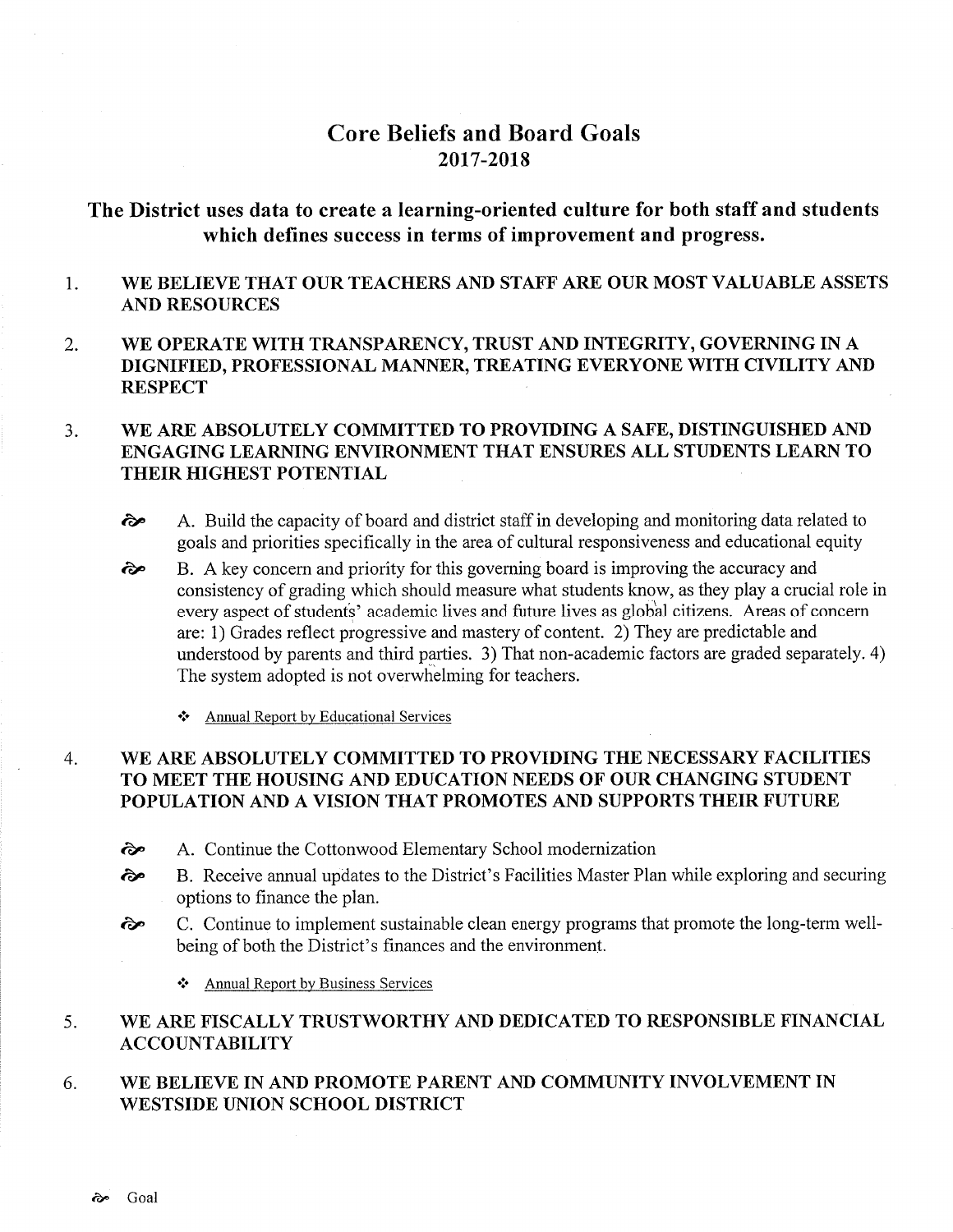## <sup>2017</sup>-2018 Board Expectations

# The District uses data to create a learning-oriented culture for both staff and students which defines success in terms of improvement and progress.

## 1. WE BELIEVE THAT OUR TEACHERS AND STAFF ARE OUR MOST VALUABLE ASSETS AND RESOURCES

### EXPECTATIONS:

- a. Provide staff development to enable employees in a job classifications to maintain and improve their skills to meet stated goals of the Board to meet the needs of students. Continuously monitor and re-evaluate formula-driven staffurg levels that adequately address student ratios and campus needs for all classifications of employees (classified, certificated, confidential, and adminishation)
- b. Maintain and monitor administrative training programs to enable existing staff to become administrators or to increase the skills of current administrators to assume increasing levels of responsibility in the future as well as immediately assisting with the reduction of attendance issues, traffic safety and student discipline at all school sites. Create programs that enable classified employees who want to become teachers to obtain the necessary information to do so, and work with the CSEA Board to make sure members know about contractual benefits available when taking college classes. As grants become available to help classified employees become teachers, apply for any for which the District is eligible.
- c. Provide ongoing recognition for school achievement, program development, i.e., California Gold Ribbon, Golden Bell, Employee of the Year, and Program Innovation: Joe Walker STEALTH, Gregg Anderson Academy, The IDEA Academy at Cottonwood, 'Westside Academy and Hillview 6'h Grade Academy
- d. Continue a long-term plan to provide total compensation for all positions within the district that is competitive with the surrounding Antelope Valley elementary school districts
- e. Provide ongoing training to ensure a safe work place for all employees
- f. As funds are available revenues will be placed in a separate account to pay for long term postemployment benefits
	- a. a, <u>d & e Annual Report by Human Resources</u>
	- b. b & c Annual Report from Superintendent
	- c. f Annual Report by Business Services

# 2. WE OPERATE WITH TRANSPARENCY, TRUST AND INTEGRITY, GOVERNING IN A DIGNIFIED, PROFESSIONAL MANNER, TREATING EVERYONE WITH CIVILITY AND RESPECT

## EXPECTATIONS

- a. Continue to improve the knowledge level of trustees through ongoing training, participation in political actions that influence improved funding and legislation for educational programs, and programs of independent study. All Board Members will attend the CSBA Annual Education Conference, with a report of sessions attended at a future Board Meeting, and receive a Masters in Governance certification
- The board will initiate the annual process for self-evaluation in June  $\mathbf{b}$ .
- Annually set objectives to meet the goals of the district in June  $\mathbf{c}$ .
- Continue to improve working relationship with employee unions to enable communications that enhance the overall well-being of the district including all employees d.
- A public-friendly version of the three major budget reports of the year shall be posted on the website e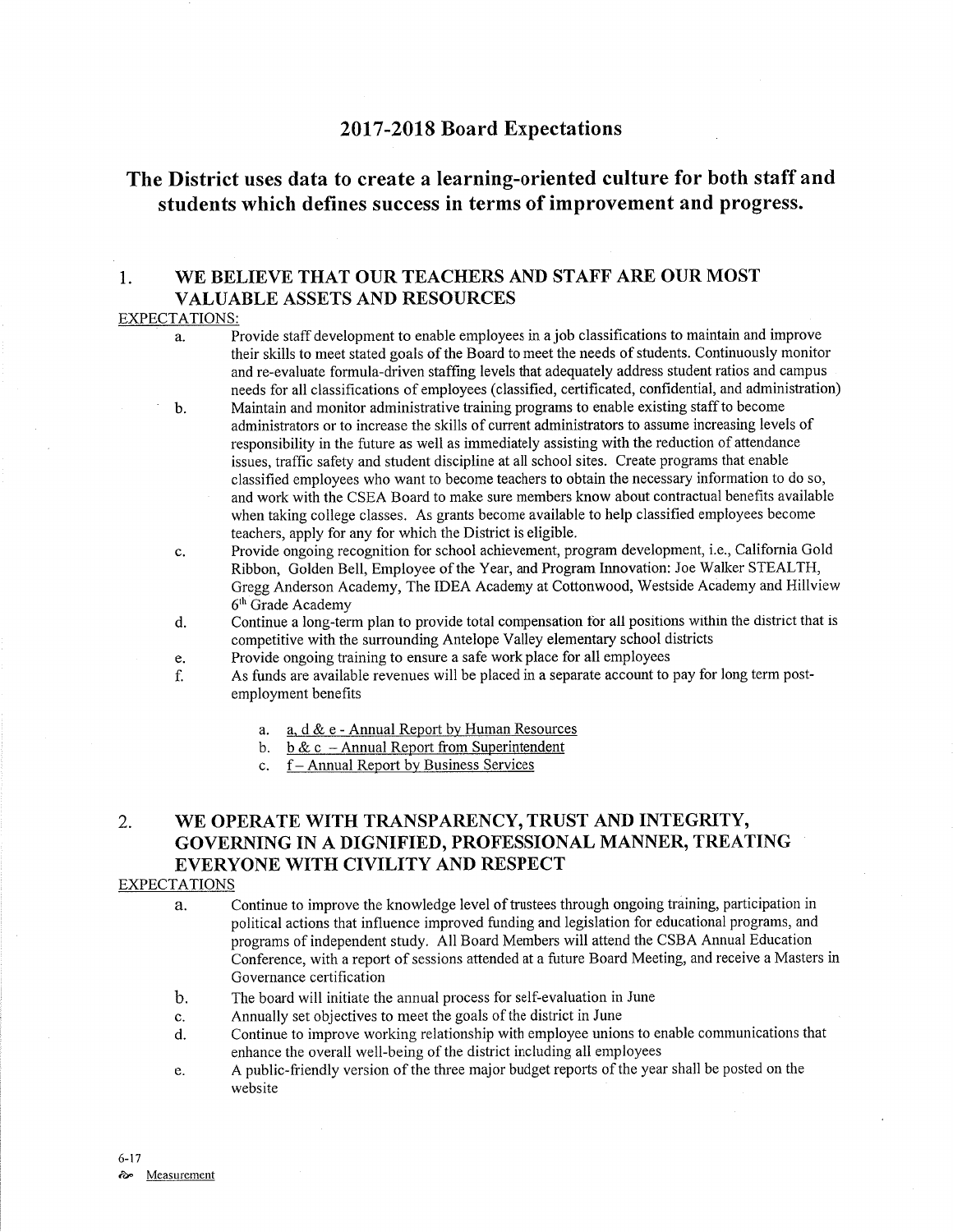# 3. WE ARE ABSOLUTELY COMMITTED TO PROVIDING A SAFE, DISTINGUISHED AND ENGAGING LEARNING ENVIRONMENT THAT ENSURES ALL STUDENTS LEARN TO THEIR HIGHEST POTENTIAL

## EXPECTATIONS:

- a. Staff will monitor comprehensive plans for improving student achievement including the Local Control Accountability Plan (LCAP) and the Comprehensive Safety Plans including the sections related to student discipline.
- b. All students will receive rigorous and effective instruction, support and intervention that afford equitable access to a high quality educational experience in an environment that nurtures critical thinking, communication, collaboration, creativity and social responsibility.
- c. Teachers will use research-based best practices to design and deliver instruction, which addresses the knowledge, concepts and skills outlined in the State Standards. Teachers will design lessons that actively engage the minds of all leamers with that which is to be learned. Leaming objectives that describe what students will be able to do successfully and independently at the end of each lesson will be clearly articulated. Formative assessment will be used to guide and inform instruction. Summative assessment will be used to measure student learning.
- d. Professional Development will be aligned to improve student outcomes. Data will be collected to substantiate growth in student achievement.

# 4. WE ARE ABSOLUTELY COMMITTED TO PROVIDING THE NECESSARY FACILITIES TO MEET THE HOUSING AND EDUCATION NEEDS OF OUR CHANGING STUDENT POPULATION AND A VISION THAT PROMOTES AND SUPPORTS THEIR FUTURE

### EXPECTATION

a. Monitor and maintain high-quality information technology systems throughout the District

# 5. WE ARE FISCALLY TRUSTWORTHY AND DEDICATED TO RESPONSIBLE FINANCIAL ACCOUNTABILITY

### EXPECTATIONS:

- a. Continue to decrease encroachment of general funds by Special Education
- b. Continue to update and implement the adopted Technology Plan
- c. Continue to increase operational efficiency
- d. Citizens Oversight Committee will hold required meetings
- e. Set budget priorities based on the goals of the District
- f. Supporl and retain partnerships that have a mutual priority to maximize the available dollars for
- improving programs for students<br>Maintain student Average Daily Attendance to exceed 96% percent.
- g. Maintain student Average Daily Attendance to exceed 96% percent.<br>h. Senior Staff to hold twice-yearly fiscal status updates at employee work locations in order to educate and inform our stakeholders
- i. Maintain a financially responsible, positive District budget for the current year and two out years in order to preserve Westside's financial solvency, educational programs and the continued payment of employee salaries.
	- **→** g Annual ADA Report by Business Ser
	- $\approx a, b, c, d, e, f, h & i$  Budget Presentations by Business Services